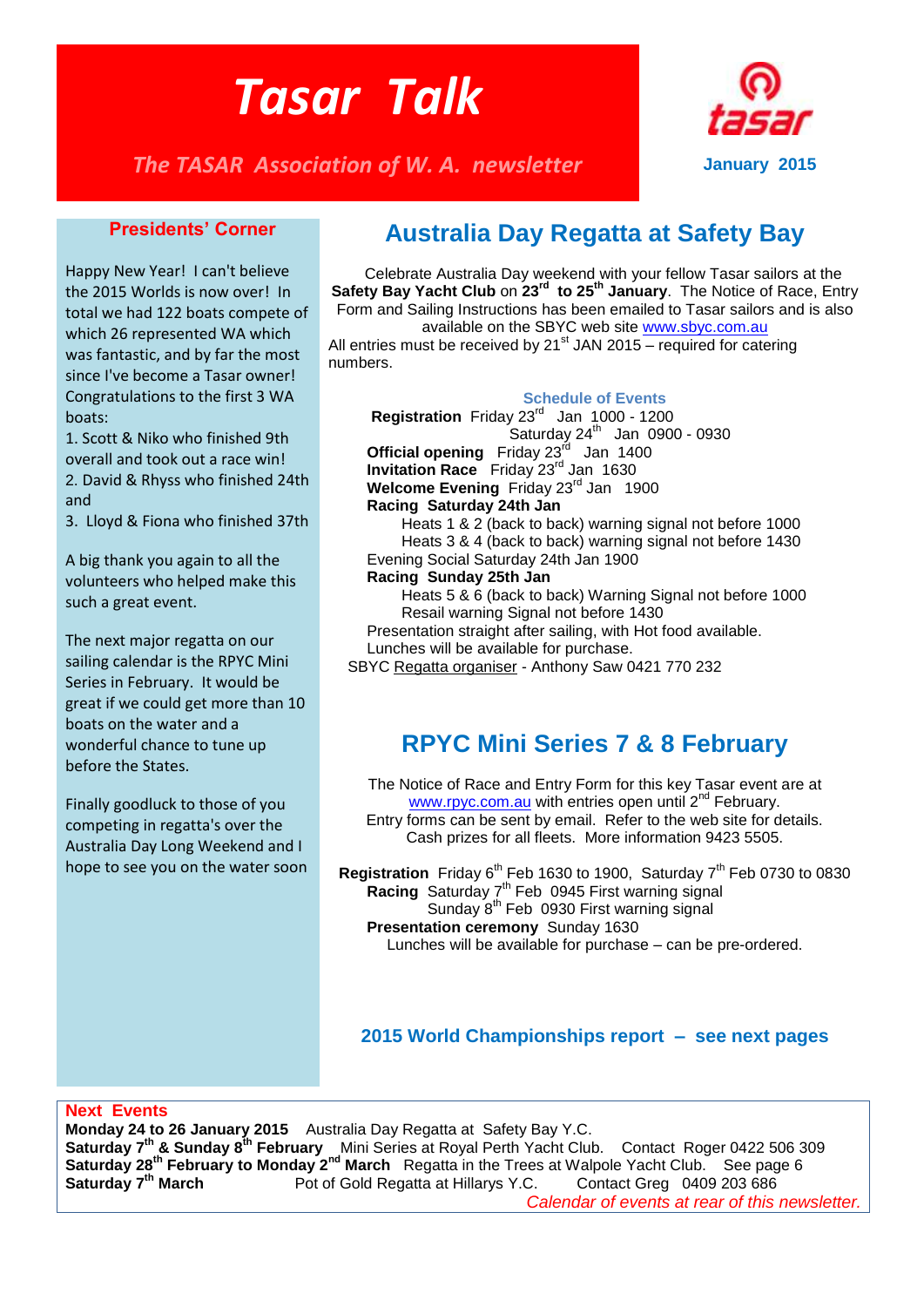# **2015 World Championships at Busselton**



The outstanding success and everyone's enjoyment of our World Championships at Busselton reflects the huge effort of our World's Committee members and all the volunteers who helped with the event. Thank you to everyone involved.

With different winners for all races except races 3 and 4, it shows the depth of talent in the Tasar Class worldwide. Congratulations to Scott and Nikko for winning race seven. It is a good reflection on the standard of our region's sailing. Also congratulations to Nick Willis (and Graeme) for winning World and Australian Junior Helm. It certainly was a great experience to sail in such a large fleet. Well done to all sailors. We can build on the things we have learnt.







Committee Regatta office



 $\overline{\phantom{a}}$ 

Volunteers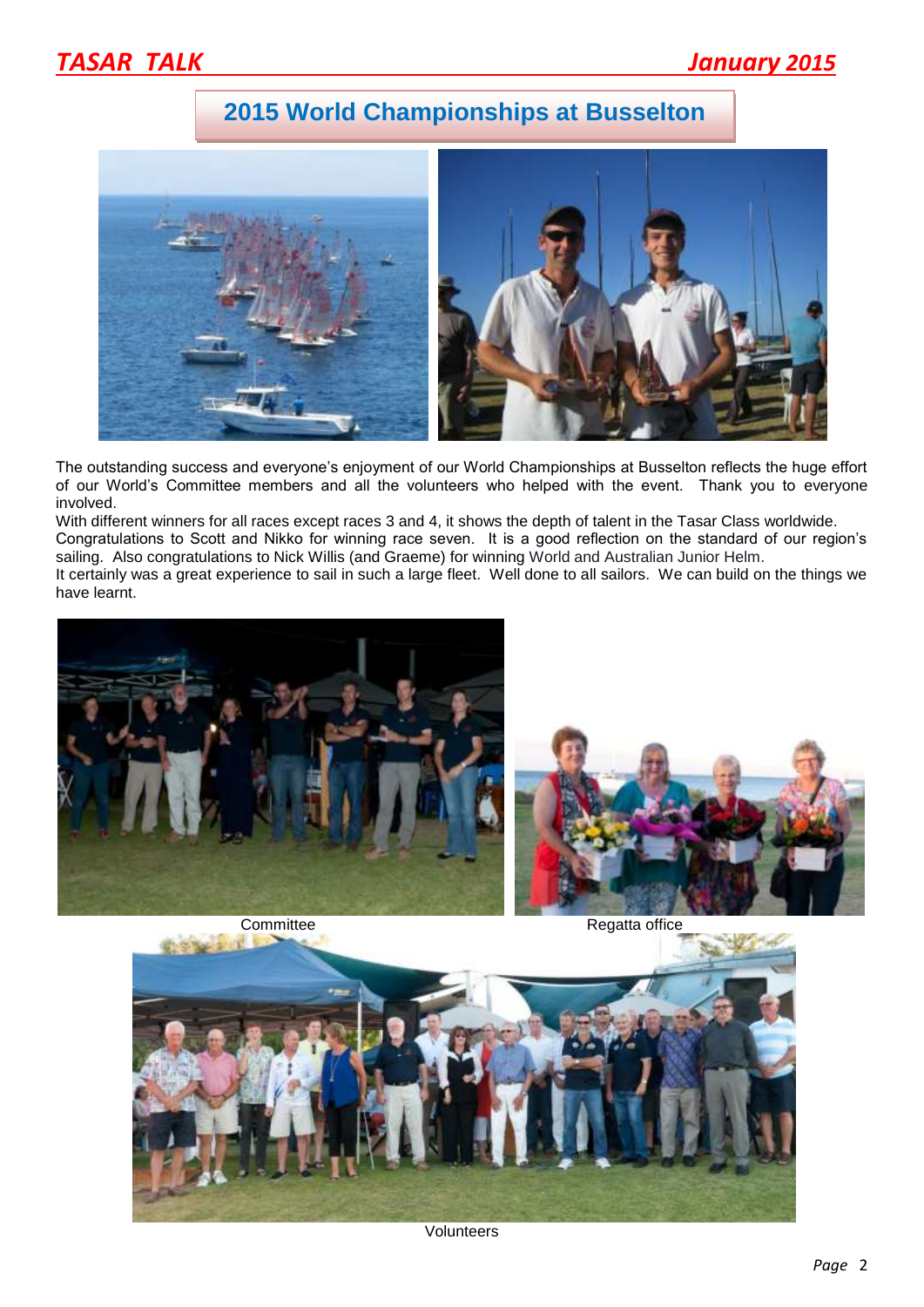

# **2015 World Championships**

The 2015 Tasar World and Australian Champions, and also World and Australian Masters Champions, Chris Dance and Peter Hackett from Australia on "Doppio" were very complimentary and encouraging to their fellow competitors, and especially thanked all the international competitors for the huge effort to travel to the venue and sail competitively. Second place went to Rob and Nicole Douglass from Australia. Third place was Jay and Lisa Renehan from the USA.

The World and Australian Grand Masters Champions are Jay and Lisa Renehan from the USA.

The World and Australian Super Grand Masters Champions are Constantine Udo and Jan Kellermann-Slotemaker from the Netherlands.

The World First Lady (highest placed Lady helm or crew) is Nicole Douglass from Australia.

The World and Australian Junior Helm (under 19 years) is Nick Willis from Hillarys Yacht Club, Western Australia.

The Australian First Female (highest placed woman helm) is Heather MacFarlane from Australia.

The Australian Youth Crew (both crew below age 30 years) is James Sly and Chelsea Haynes from Australia. Complete results are available on the 2015 web site [www.tasar2015.com](http://www.tasar2015.com/) .

The off water activities were a very enjoyable experience, including the very entertaining "Ronstan Half Hour" and also the bruise and tan line competition. Thank you to Alistair and Ronstan for their continued support. Also thank you to Brendon for organising the morning briefings for Team W.A..



World Champions Chris Dance & Peter Hackett Race 9 start





Ronstan half hour in action Team W.A. morning briefing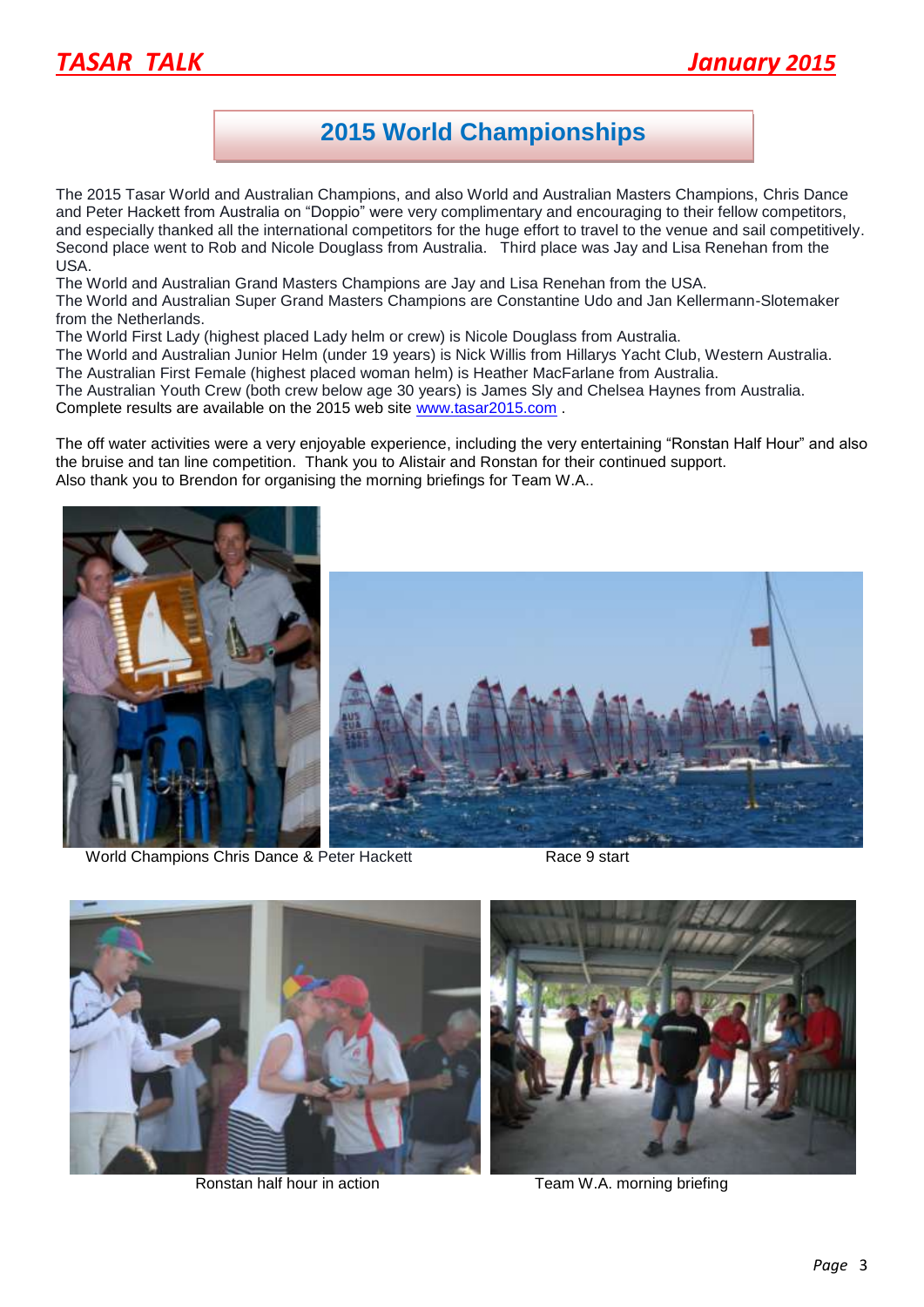# *TASAR TALK January 2015*



Race 2 going to wing mark Race 9 at top mark







Some of the crowd at "Ronstan half hour" Getting ready for Japan Worlds 2017 presentation





Japan receiving Tasar flag Race 8 leaders approaching gate



Dave and Rhyss  $(2^{n\alpha}$  best placed for WA) Fiona and Lloyd  $(3^{n\alpha}$  best placed for WA)



There are lots more photos on the 2015 Facebook page, on the TAWA photo gallery of [www.tasar.org](http://www.tasar.org/) and the official photographer's web site http://www.kilaphotos.com/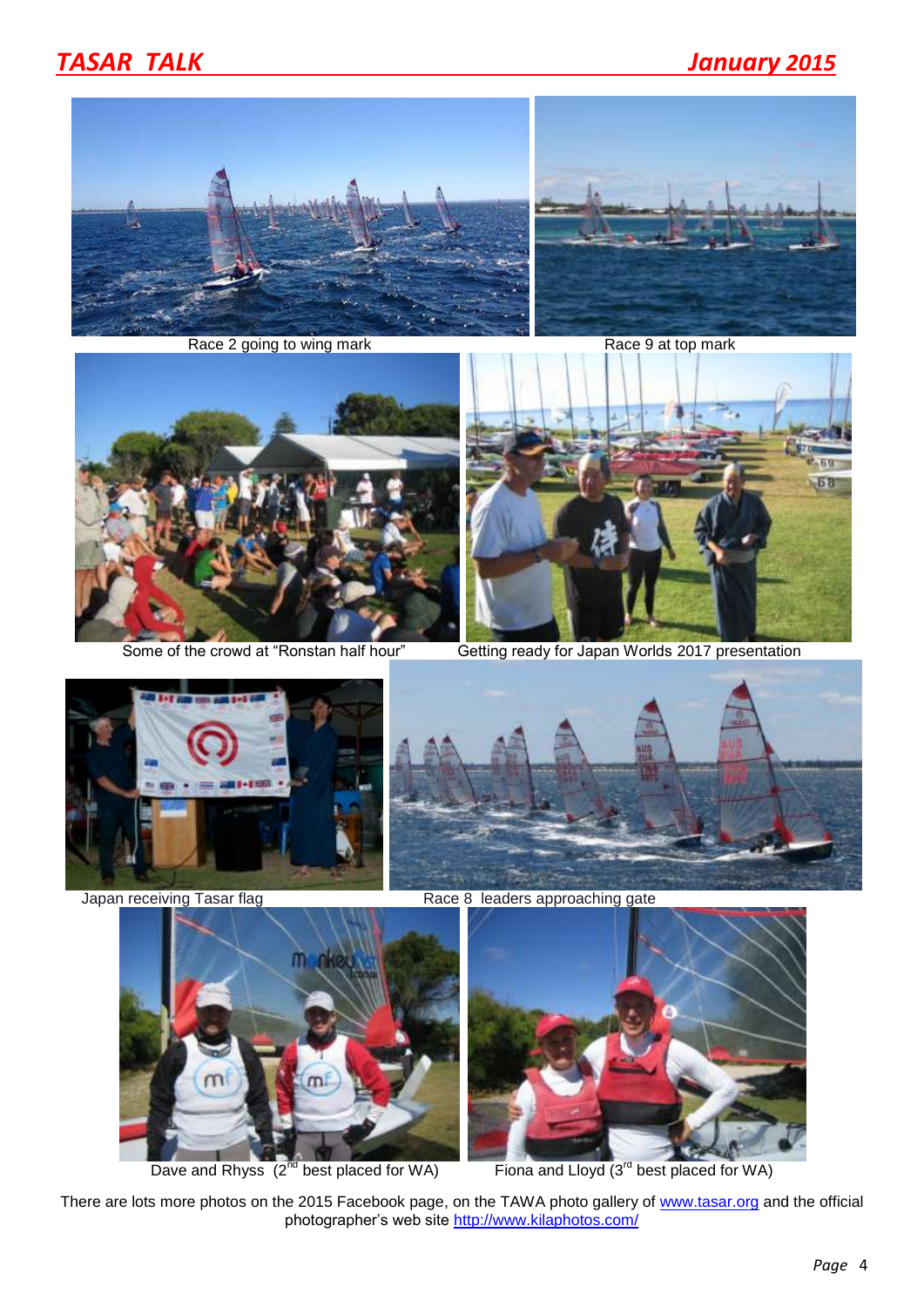# *TASAR TALK January 2015*

*Note that there are also Club items and events on our Facebook page*.

### **. Royal Perth Yacht Club .**

It was back to Club racing on Matilda Bay on Sunday 18<sup>th</sup> January, minus a few of the Tasar fleet who were still resting up after taking part in the Worlds at Busselton. The light to medium southwesterly wind and flat water made for enjoyable conditions for the afternoon's races.

Preparations are well in hand for the Mini Series on the weekend of 7 & 8 February. Looking forward to seeing a good fleet of Tasars.

Roger

### **. Hillarys Yacht Club .**

Our annual Cow Rock Race was on Saturday 17<sup>th</sup> January. This is an event structured to allow fellow members with yachts and power boats to anchor just off the beach to the north of the Club, to watch the dinghy fleets racing the four race series. The spectator fleet was treated to some close action with two of the course marks in close proximity and strong, gusty and shifty offshore winds ensuring there was plenty of drama as crews tied to keep control. Chris Carmichael took first place in the Tasar fleet and gets his name on the perpetual trophy. "Semi Matured" had an involuntary gybe on a downwind leg with Nick getting a solid knock to the head which resulted in a visit to hospital. He was given the all OK as result. There were no visiting Tasars to share this event.

On Saturday 24 January we will be having an Australia Day race series. This is the Commodore's Cup which is usually sailed on our Opening Day, but was postponed due to unsuitable weather. All Tasar sailors are invited to join us on Saturday morning. Briefing 8:45 am, start 9:45 am.

Two of our Tasar skippers, Neil Harrison and Norman Brandon, have knee tendon problems as a result of taking part in the World Championships, so we don't expect to see them out on the water for a couple of months.

----------------- --------------

Greg 0409 203 686

## **Club Reports "Regatta in the Trees" at Walpole February 28, March 1 & 2.**

Accommodation bookings are suggested to be made **as soon as possible** for this popular regatta venue, on the Labour Day long weekend. The event is not far off and the accommodation is going fast. This great location has a caravan park next to the beach and sailing club. Contact <http://www.coalminebeach.com.au/>

**Races** are on **Saturday afternoon** and **Sunday**.

Presentation Dinner is on Sunday evening, to allow plenty of time on Monday to travel home.

Breakfast and Lunch will be available on Saturday and Sunday.

BBQ packs available on Saturday & Sunday evening.

Information has been emailed to Tasar sailors and the nomination is available online at <http://www.walpoleyachtclub.com.au/nominate-now>



Join your fellow Tasars for this event! \_\_\_\_\_\_\_\_\_ \_\_\_\_\_\_\_\_

# **Pot of Gold Regatta at Hillarys Y.C. 7 th March**

On **Saturday 7th March** at Hillarys Yacht Club Tasar sailors were invited to take part in this annual event for **cash prizes**.

With no entry fee, just rock up, enjoy several short races and the post race gathering. Briefing 9am. Start 10am. Food and refreshments available. Parking on site. Contact Greg 0409 203 686 or [gjennings1@bigpond.com](mailto:gjennings1@bigpond.com)

\_\_\_\_\_\_\_\_\_ \_\_\_\_\_\_\_\_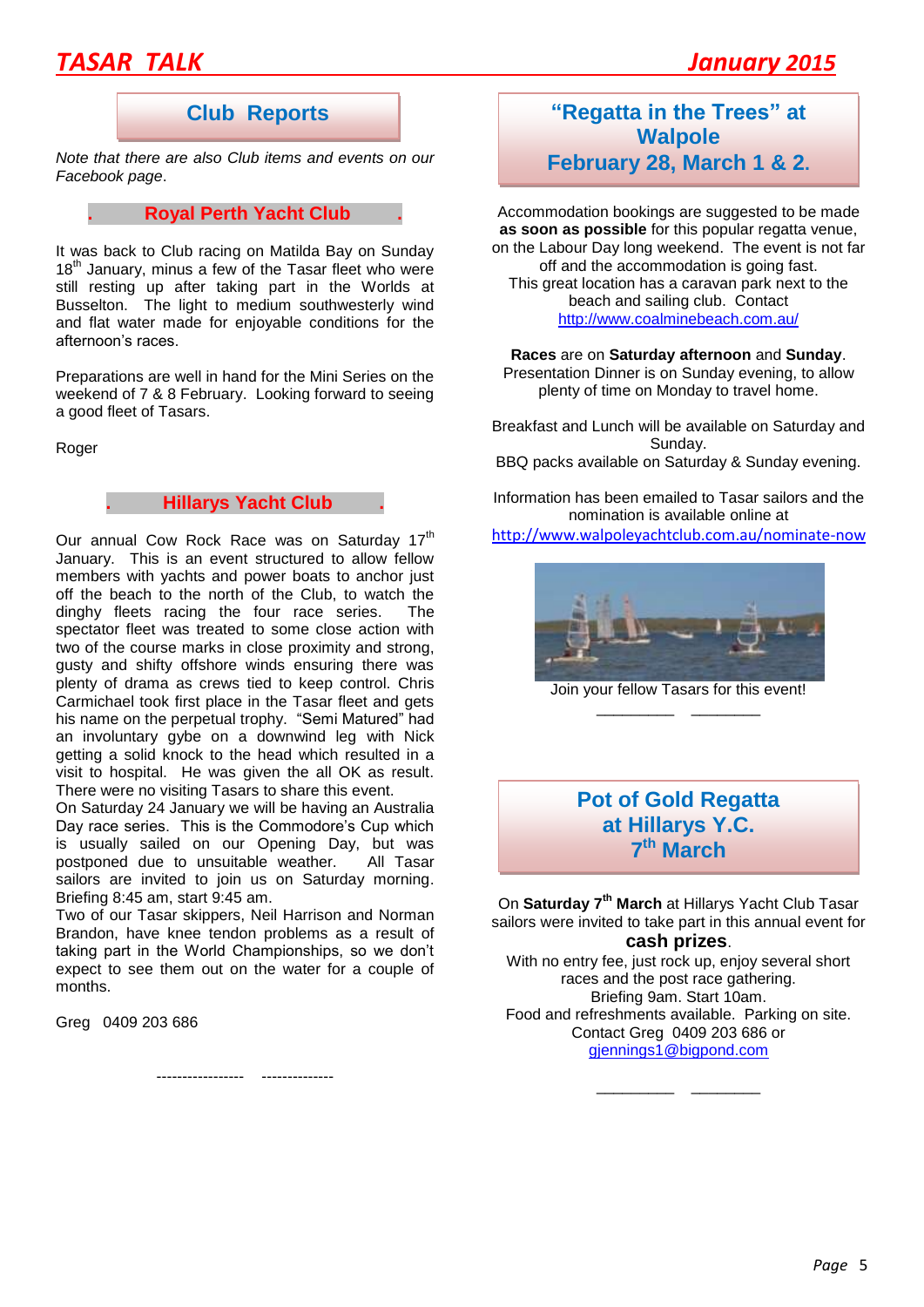#### **See TAWA on Facebook**

at [www.facebook.com/tasarsWA](http://www.facebook.com/tasarsWA) for news & information, events, race results, etc, from our Clubs and Tasar Association. Some of the features include photos and video of current and past events, provide updates & answer enquiries for events, and being able to indicate if you intend to attend an event which will help with planning and participation.

#### **Tasar web site**

\_\_\_\_\_\_\_\_\_ \_\_\_\_\_\_\_\_

The new **Tasar web site** [www.tasar.org](http://www.tasar.org/) contains **TAWA** at [www.tasar.org/regions/australia/western](http://www.tasar.org/regions/australia/western-australia/)[australia/](http://www.tasar.org/regions/australia/western-australia/) which includes items such as our Calendar of Events, TAWA contacts, Club contacts & information, State Championships section, State Championship records, photo gallery, Membership information & forms, and History. Contributions and suggestions are welcomed by the **TAWA Publicity Officer**, Greg at [gjennings1@bigpond.com](mailto:gjennings1@bigpond.com) . Photos are welcome.

**Boats & equipment for sale** advertisements on the web site are now processed through each State's representative for the Tasar web site, and for TAWA it is our TAWA Publicity Officer. The old Australian Tasar web site is being shifted to the new site and will close soon.

\_\_\_\_\_\_\_\_\_ \_\_\_\_\_\_\_\_

**Contributions** for the next Tasar Talk newsletter are due by **Monday 16 th February 2015** and can be emailed to the TAWA Publicity Officer, Greg at [gjennings1@bigpond.com](mailto:gjennings1@bigpond.com) . Photos and stories/comments are welcome.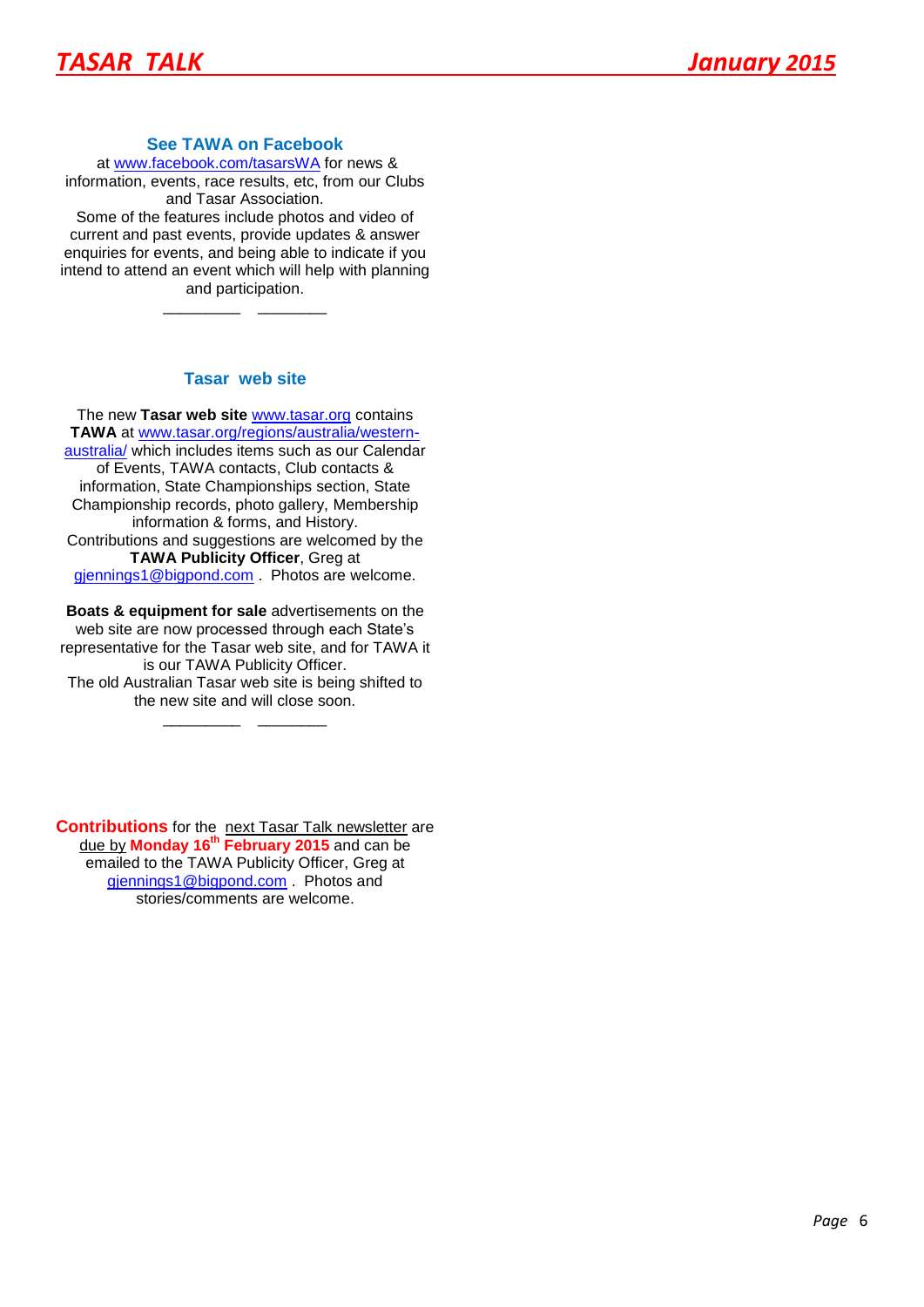# *TASAR TALK January 2015*

# **For Sale**

### **Tasar 1929**

Good condition, aluminium launching trolley, Road Trailer. Dacron sails. Price has been reduced to \$1950

*Contact* Mike Walker 0419 913 837 [mikewalker@amnet.net.au](mailto:mikewalker@amnet.net.au)



-------- -------

#### **Tasar 782**

Two sets of mylar sails, one suited to training. TackTick compass and boat cover. New type rudder and foils. Aluminium launching trolley

Price \$5200 Plus purpose built licensed road trailer \$1,950 *Contact* Dave 0419 913 837 [vdmeng@iinet.net.au](mailto:vdmeng@iinet.net.au)





-------- -------

#### **Tasar 2878**

2010 model in excellent condition. 2 jibs and 2 mains. New jib and main sheets, all running ropes replaced with spectra. Aluminium launching trolley. Rigged boat cover and also towing cover. Road Trailer. Price \$13,000 *Contact* Bill Quinn 0414 462 244

-------- -------

**Tasar 1752** Light blue hull & white deck, launching trolley, Dacron sails, boat cover. Price \$2590

> *Contact* Greg 0409 203 686 [gjennings1@bigpond.com](mailto:mikewalker@amnet.net.au)



#### **Tasar spare parts**

MAST top and bottom sections Jib

Low cost. Available now from TAWA in Perth.

Contact Kayne Binks 0411 699 822

Also see Boats For Sale on the Tasar web site [www.tasar.org](http://www.tasar.org/) **Boats & equipment for sale** items for this newsletter and also the Tasar web site can be sent to the **TAWA**  Publicity Officer, Greg at **giennings1@bigpond.com**.